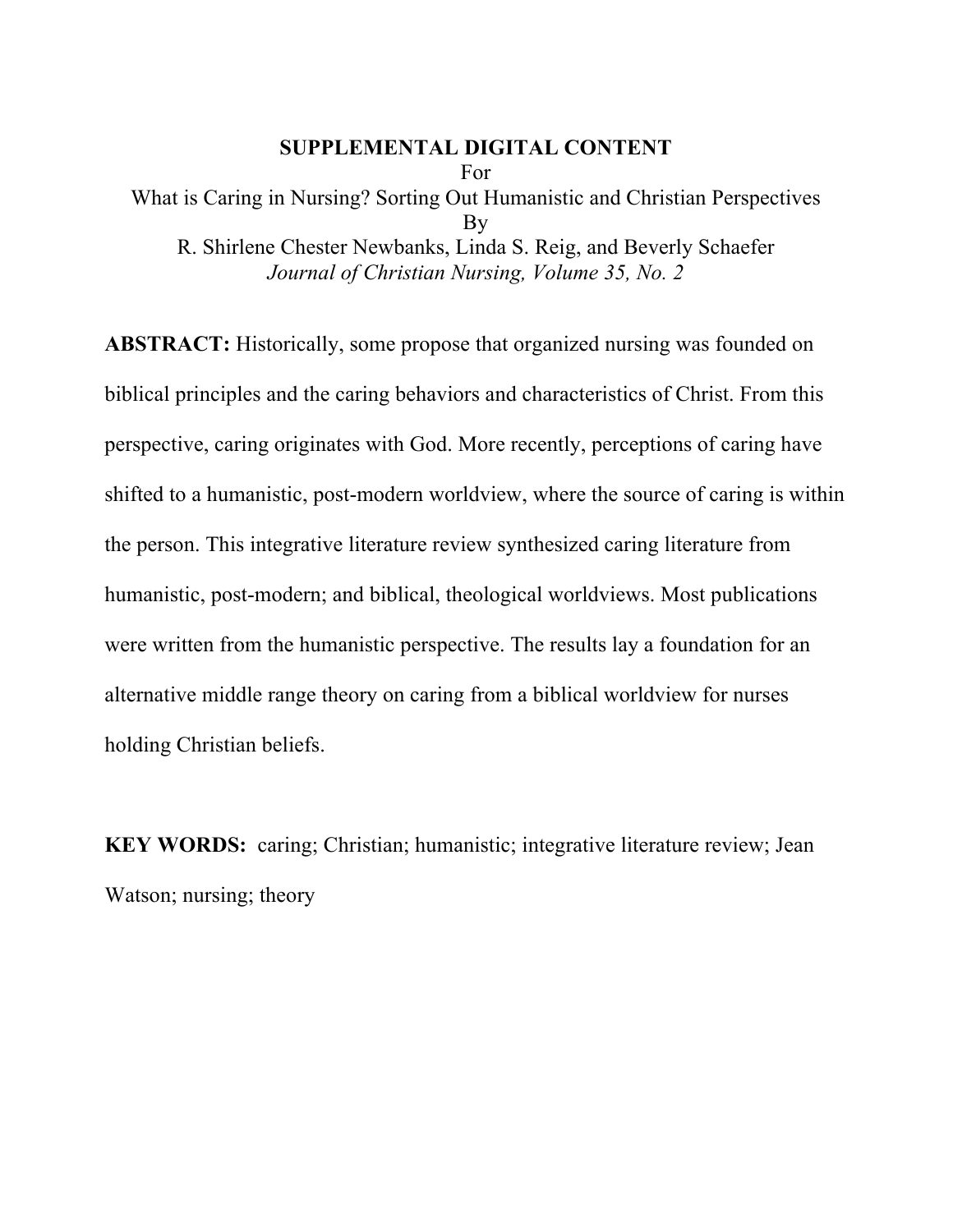**Figure 1: Database Search Process**

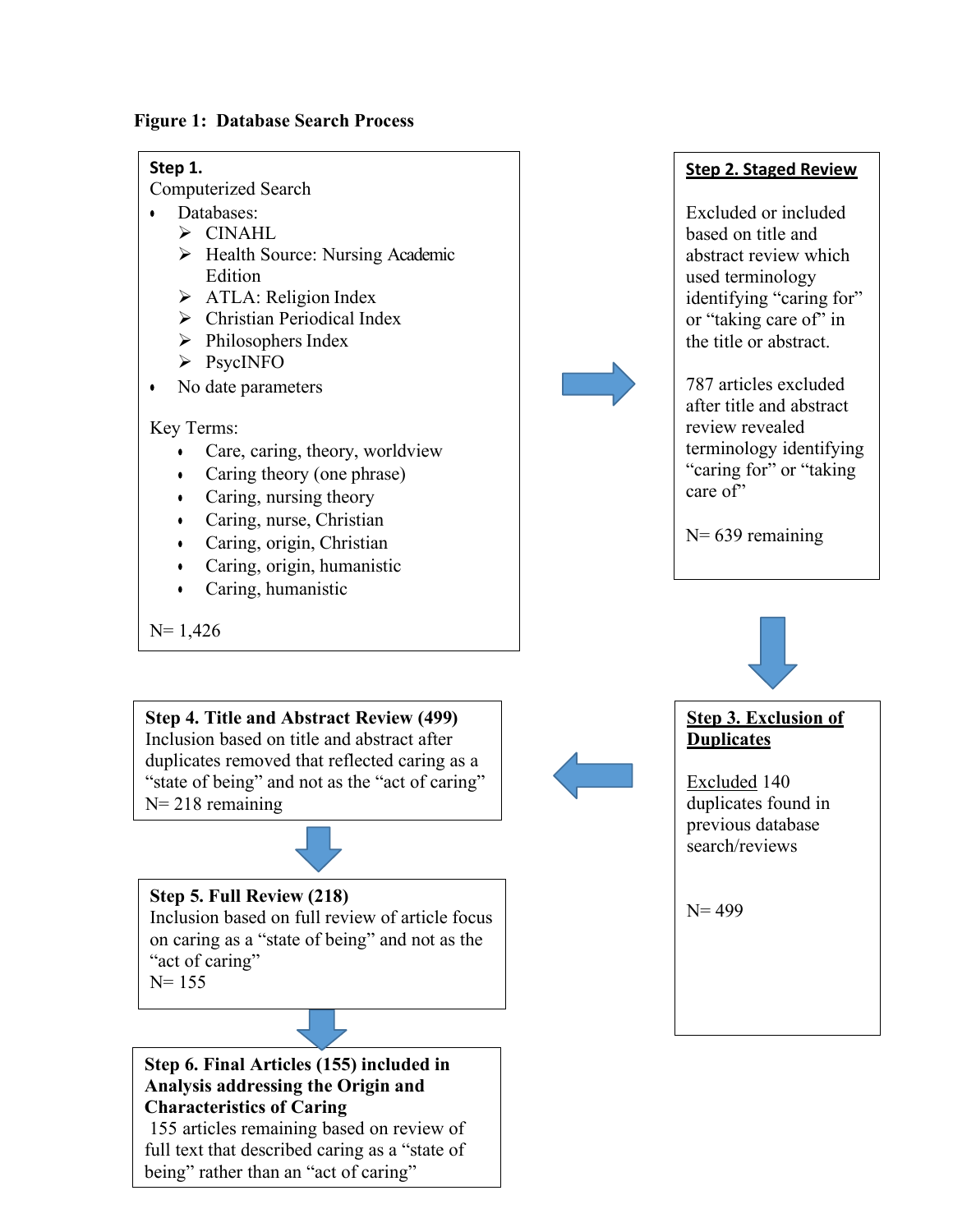**Figure 2: Review Headings**

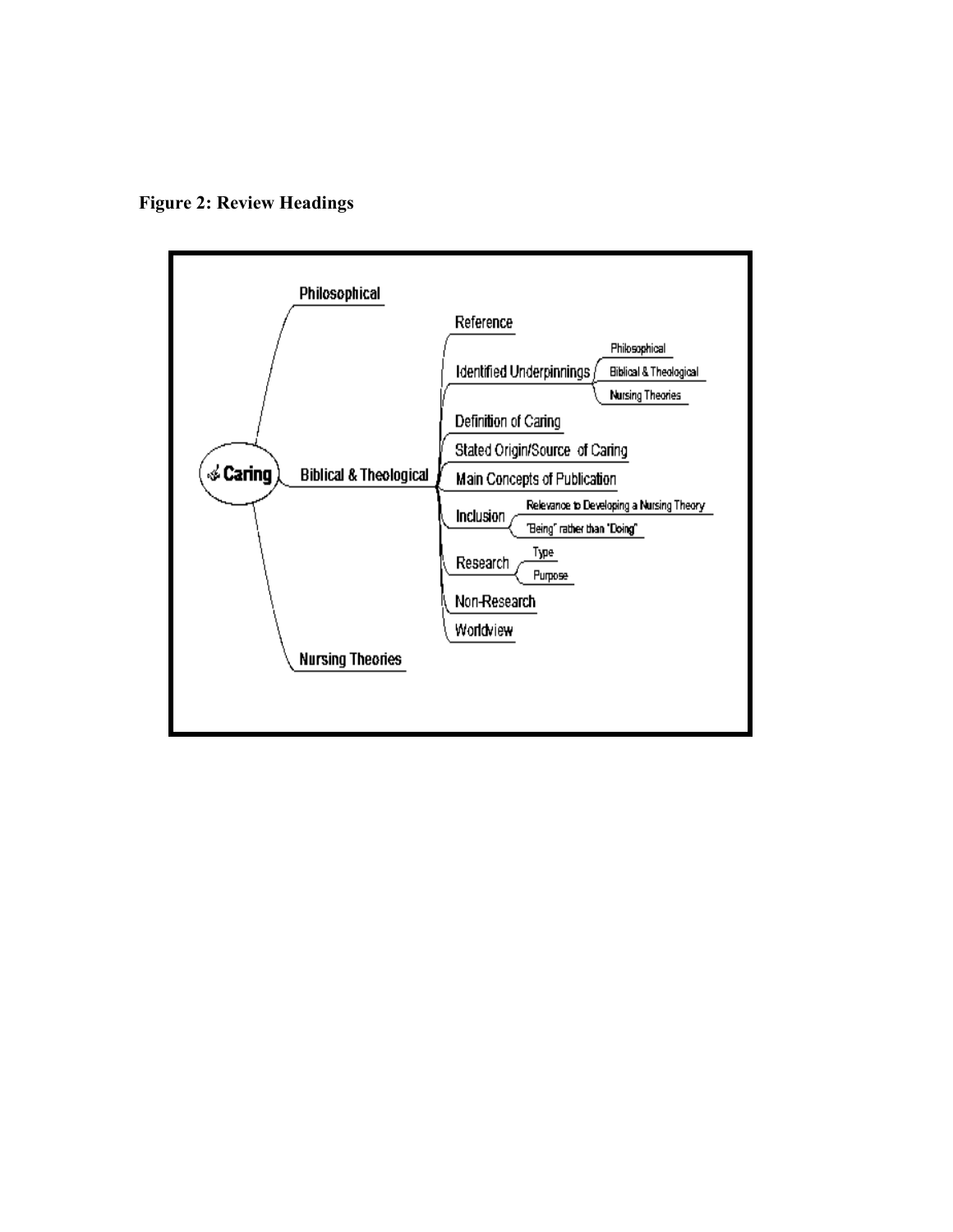## **Table 1: Database Search Results**

| <b>Search Terms</b>                                            | <b>CINAHL</b><br>(Nursing)      | Health<br>Source:<br>Nursing<br>Academic<br>Edition | <b>ATLA</b><br>Religion<br>Index | Christian<br>Periodical<br>Index | Philosophers<br>Index | PsycINFO                           |
|----------------------------------------------------------------|---------------------------------|-----------------------------------------------------|----------------------------------|----------------------------------|-----------------------|------------------------------------|
| <b>Caring Research: Integrative Critical Literature Review</b> |                                 |                                                     |                                  |                                  |                       |                                    |
| I= Included $R$ = Research NR=non-research $n = 218$           |                                 |                                                     |                                  |                                  |                       |                                    |
| Care, caring,                                                  | 1/10                            | 1/1                                                 | $\boldsymbol{0}$                 | $\boldsymbol{0}$                 | $\boldsymbol{0}$      | 1/5                                |
| theory,<br>worldview                                           | $I=0$                           | $I=0$                                               |                                  |                                  |                       | $I=1$<br>$R=0$                     |
| Caring theory                                                  | 90/144                          | 38/50                                               | $\overline{0}$                   | $\mathbf{1}$                     | 1/2                   | 23/54                              |
| (as one<br>phrase)                                             | $I=60$                          | 18 overlap                                          |                                  | 1 overlap                        |                       | 14 overlap                         |
|                                                                | $R=33$                          | $I=15$                                              |                                  |                                  | $I=0$                 | $I=9$                              |
|                                                                | $NR=27$                         | $R=7$<br>$NR=8$                                     |                                  | $I=0$                            |                       | $R = 4$<br>$NR=5$                  |
| Caring,<br>nursing<br>theory                                   | 159/479<br>27 overlap<br>(132)  | 26/101<br>11 overlap                                | $\overline{0}$                   | $\overline{0}$                   | $\overline{1/l}$      | $\overline{0}$                     |
|                                                                | $I=71$<br>$R = 26$<br>$NR = 45$ | $I=8$<br>$R = 5$<br>$NR=3$                          |                                  |                                  | $I=0$                 |                                    |
| Caring, nurse,<br>Christian                                    | 16/22<br>$I=9$                  | 17/38<br>1 overlap                                  | 1/1                              | 30/33                            | $\overline{0}$        | 9/20<br>5 overlap                  |
|                                                                | $R = 2$<br>$NR=7$               | $I=2$<br>$R=2$                                      | $I=1$<br>$R=0$<br>$NR=1$         | $I=2$<br>$R=1$<br>$NR=1$         |                       | $I=1$<br>$R=1$                     |
| Caring,                                                        | $\mathbf{1}$                    | 1/5                                                 | $\boldsymbol{0}$                 | $\boldsymbol{0}$                 | $\boldsymbol{0}$      | 0/3                                |
| origin,<br>Christian                                           | $I=-0$                          | $I=0$                                               |                                  |                                  |                       | $I=0$                              |
| Caring,<br>origin,                                             | 1/3                             | 1/2                                                 | $\overline{0}$                   | $\mathbf{0}$                     | $\overline{0}$        | 1/3<br>1 overlap                   |
| humanistic                                                     | $I=0$                           | $I=1$<br>$R=0$                                      |                                  |                                  |                       | $I=0$                              |
| Caring,                                                        | 124/188                         | 33/69                                               | $\overline{0}$                   | $\overline{0}$                   | 1/4                   | 59/195                             |
| humanistic                                                     | 7 overlap<br>(117)<br>$I=35$    | 27 overlap                                          |                                  |                                  | $I=0$                 | with 28 (30)<br>overlap<br>$I = 4$ |
|                                                                | $R = 19$<br>$NR=16$             | $I=0$                                               |                                  |                                  |                       | $R=1$<br>$NR=3$                    |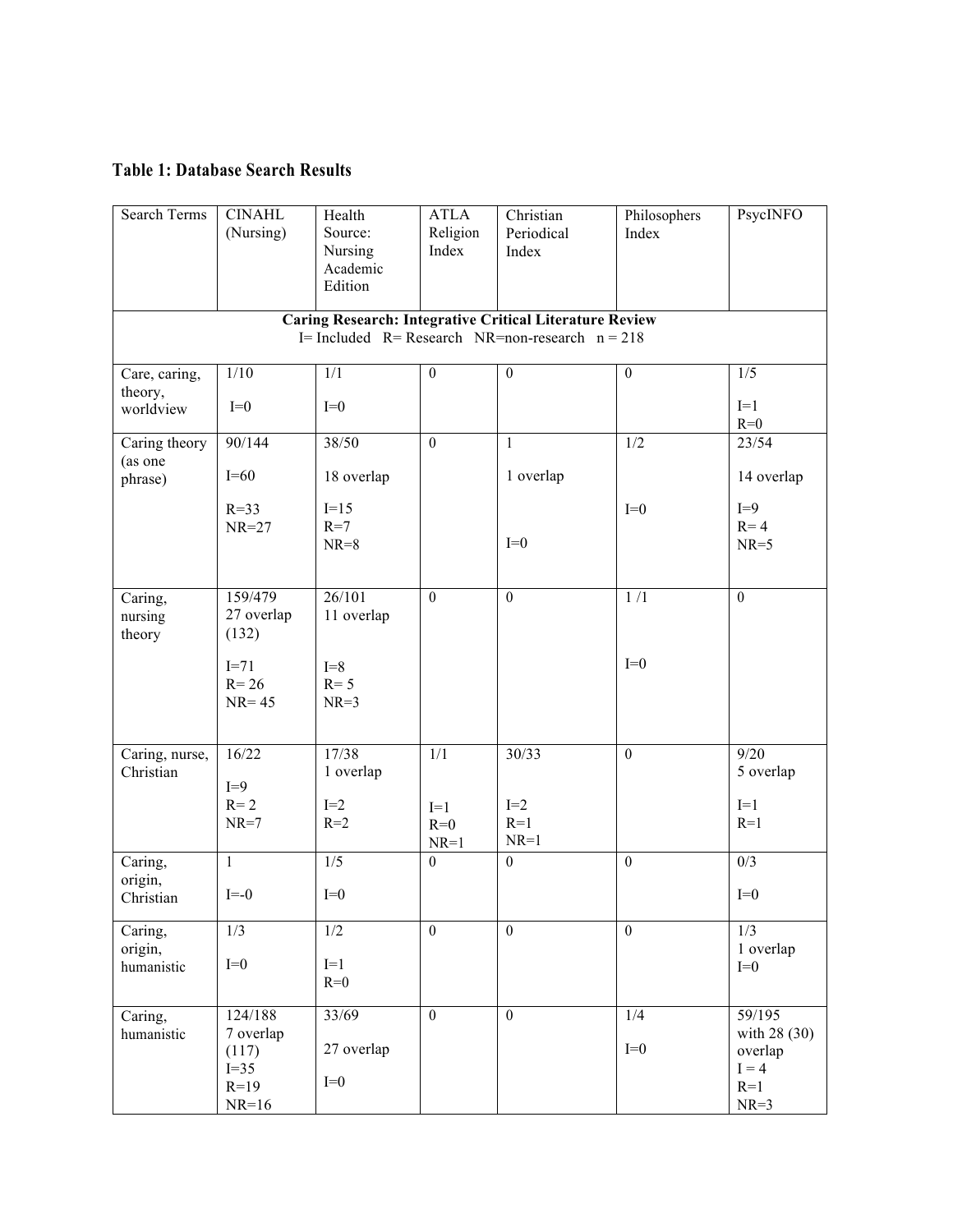## **Table 2: List of Articles Included in the Final Analysis**

- Allan, H. (2001). A 'good enough' nurse: Supporting patients in a fertility unit. *Nursing Inquiry, 8*(1), 51.
- Austgard, K. (2008). What characterizes nursing care? A hermeneutical philosophical inquiry. *Scandinavian Journal of Caring Sciences, 22*(2), 314-319.
- Bailey, D. (2009). Caring defined: A comparison and analysis. *International Journal for Human Caring, 13*(1), 16-31.
- Bailey, D. (2010). Healthcare of vulnerable populations: Through the lens of Halldorsdottir's theory. *International Journal for Human Caring, 14*(3), 54-60.
- Bankert, E., & Kozel, V. (2005). Transforming pedagogy in nursing education: A caring learning environment for adult students*. Nursing Education Perspectives, 26*(4), 227-229.
- Bassett, C. (2001). Educating for care: A review of the literature. *Nurse Education in Practice, 1*(2), 64-72.
- Beatty, K. (2004). Reflection on caring for a home care client using Kristen M. Swanson's Theory of Caring. *International Journal for Human Caring, 8*(1), 61-64
- Beeby, J. (2000). Intensive care nurses' experiences of caring. Part 1: Consideration of the concept of caring. *Intensive & Critical Care Nursing, 16*(2), 76-83.
- Bent, K., Burke, J., Eckman, A., Hottmann, T., McCabe, J., & Williams, R. (2005). Being and creating caring change in a healthcare system. *International Journal for Human Caring, 9*(3), 20-25.
- Berggren, I., Barbosa da Silva, A., & Severinsson, E. (2005). Core ethical issues of clinical nursing supervision. *Nursing & Health Sciences, 7*(1), 21-28. doi:10.1111/j.1442- 2018.2005.00224.x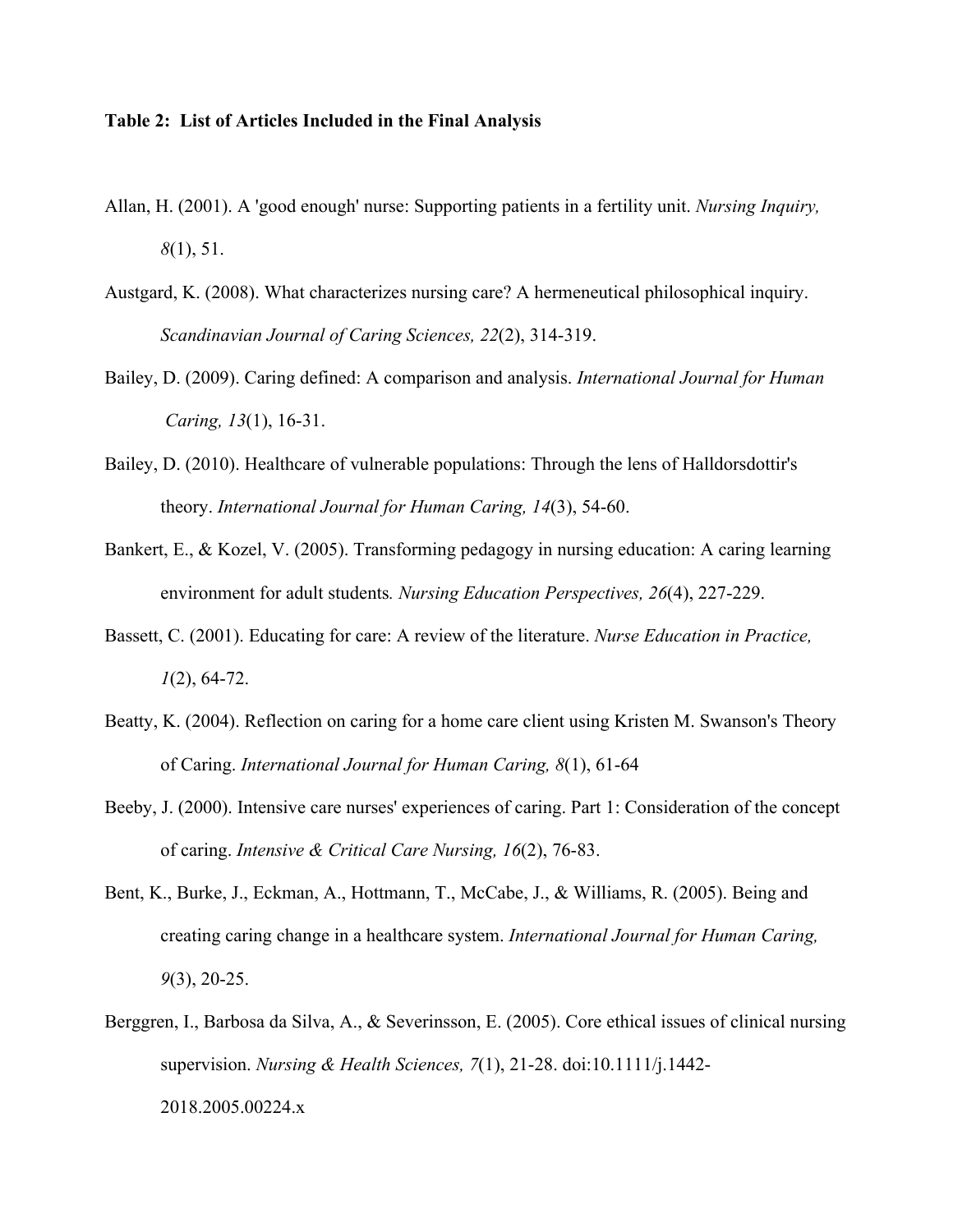- Birk, L. (2007). The magnetism of theory: Resonance to radiance. *Journal of Nursing Administration, 37*(3), 144-149.
- Bishop M. (2013, October). Work engagement of older registered nurses: The impact of a caringbased intervention. *Journal of Nursing Management 21*(7), 941-949.

Bjorkdahl, A., Palmstierna, T., & Hansebo, G. (2010). The bulldozer and the ballet dancer: Aspects of nurses' caring approaches in acute psychiatric intensive care. *Journal of Psychiatric & Mental Health Nursing, 17*(6), 510-518. doi:10.1111/j.1365- 2850.2010.01548.x

Blum, C., Hickman, C., Parcells, D., & Locsin, R. (2010). Teaching caring nursing to RN-BSN students using simulation technology. *International Journal for Human Caring, 14*(2), 41- 50.

Bockley, C. (1997). A Christian perspective of caring. *Christian Nurse International, 13*(1), 8-9.

- Bondas, T. (2003). Caritative leadership: Ministering to the patients. *Nursing Administration Quarterly, 27*(3), 249-253.
- Bondas-Salonen, T. (1998). New mothers' experiences of postpartum care a phenomenological follow-up study. *Journal of Clinical Nursing, 7*(2), 165-174.
- Boykin, A., & Schoenhofer, S. (1997). Reframing outcomes: Enhancing personhood. *Advanced Practice Nursing Quarterly, 3*(1), 60-65.
- Boykin, A., Bulfin, S., Schoenhofer, S., Baldwin, J., & McCarthy, D. (2005). Living caring in practice: The transformative power of the theory of nursing as caring. *International Journal for Human Caring, 9*(3), 15-19.
- Boykin, A., Schoenhofer, S., Smith, N., St. Jean, J., & Aleman, D. (2003). Transforming practice using a caring-based nursing model. *Nursing Administration Quarterly, 27*(3), 223-230.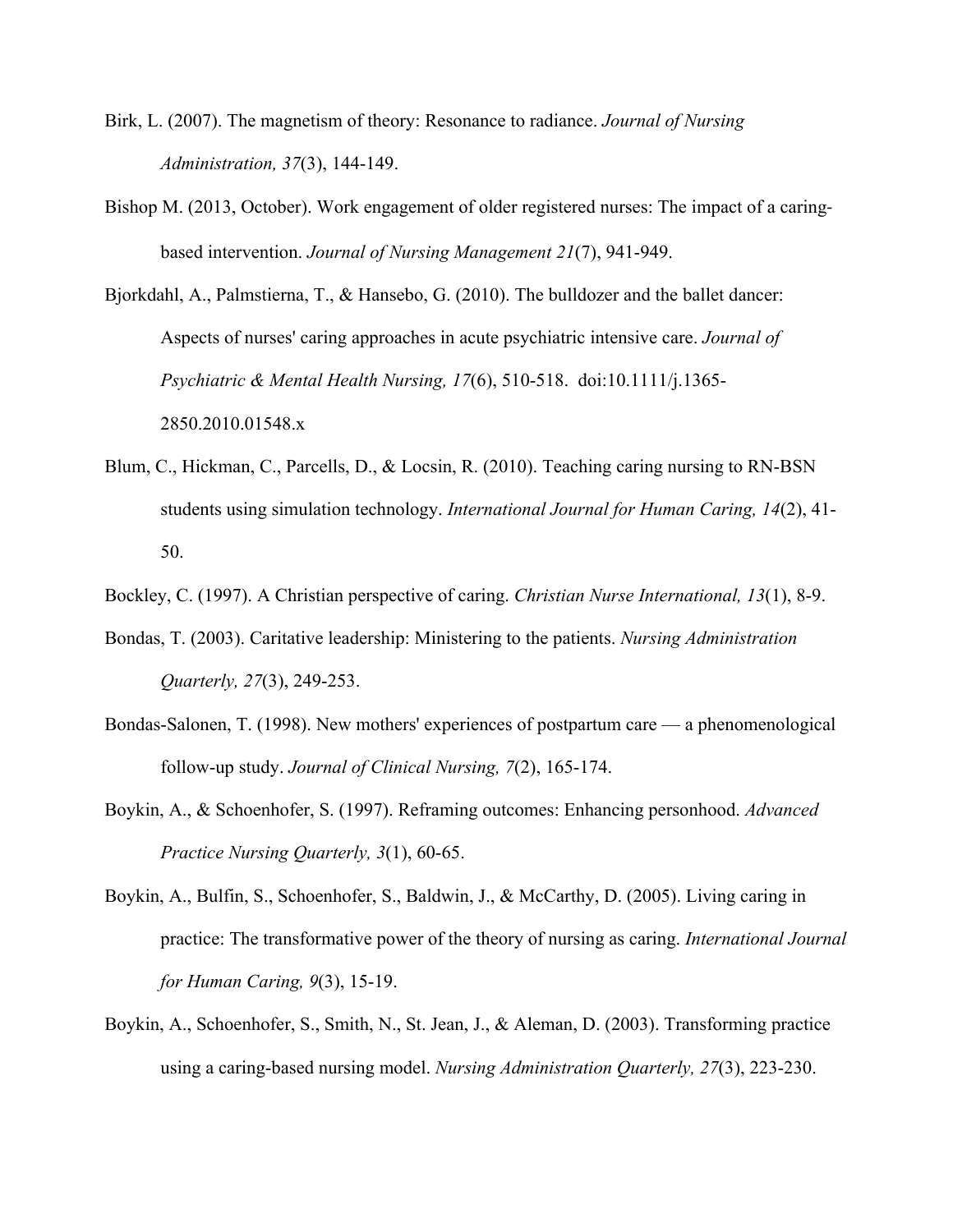- Bulfin, S. (2005). Practice applications. Nursing as caring theory: Living caring in practice. *Nursing Science Quarterly, 18*(4), 313-319.
- Caine, R. (1991). Incorporating CARE into caring for families in crisis. *AACN Clinical Issues in Critical Care Nursing, 2*(2), 236-241.

Carmeli, A., Jones, C. D., & Binyamin, G. (2015). The power of caring and generativity in building

strategic adaptability. *Journal of Occupational and Organizational Psychology,* doi:10.1111/joop.12106

Castaneda, L., Habert, B., Witt, P., Younker, D., & Crigger, N. (2007). Are we speaking the same language?. *Journal of Christian Nursing, 24*(2), 88-93.

Chan, E. A., Mok, E., Po-ying, A. H., & Man-chun, J. H. (2009). The use of interdisciplinary seminars for the development of caring dispositions in nursing and social work students. *Journal of Advanced Nursing, 65*(12), 2658-2667. doi:10.1111/j.1365-2648.2009.05121.x

- Chiovitti, R. (2008). Nurses' meaning of caring with patients in acute psychiatric hospital settings: A grounded theory study. *International Journal of Nursing Studies, 45*(2), 203-223.
- Chokwe, M. Wright, S. D. (2012). Caring as a core concept in educating midwifery learners: A qualitative study. *Health SA Gesondheid, 17*(1), 1-7. doi:10.4102/hsag.v17i1.653
- Chou, S., Tang, F., Teng, Y., & Yen, M. (2003). Faculty's perceptions of humanistic teaching in nursing baccalaureate programs. *Journal of Nursing Research (Taiwan Nurses*

*Association), 11*(1), 57-64.

- Clark, C. (2003). The transpersonal caring moment: Evolution of high ordered beings. *International Journal for Human Caring, 7*(3), 30-39.
- Cohen, J. (1991). Two portraits of caring: A comparison of the artists, Leininger and Watson. *Journal of Advanced Nursing, 16*(8), 899-909. doi:10.1111/j.1365-2648.1991.tb01794.x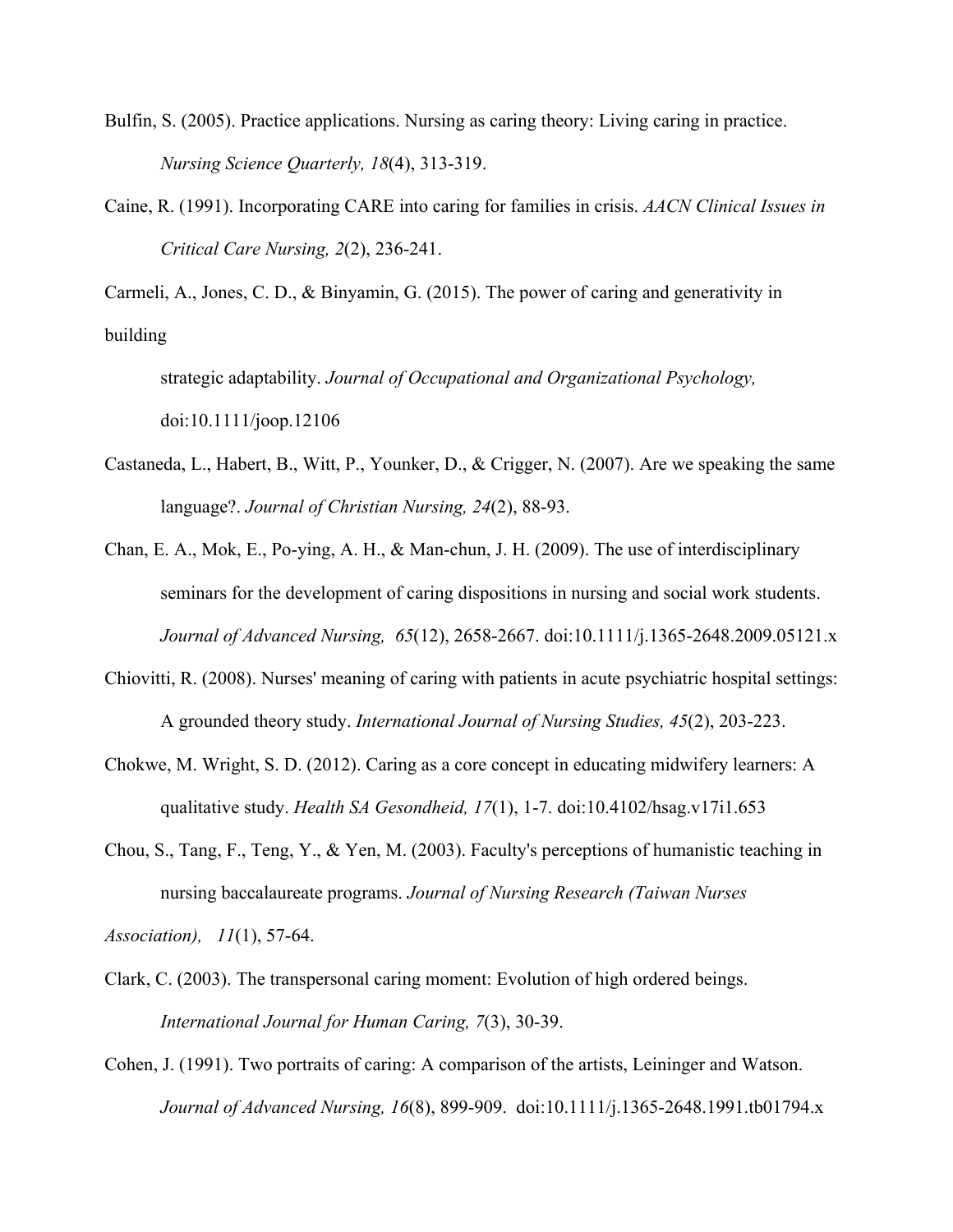- Cossette, S., Cote, J. K., Pepin, J., Ricard, N., & D'Aoust, L. (2006). A dimensional structure of nurse–patient interactions from a caring perspective: Refinement of the Caring Nurse– Patient Interaction Scale (CNPI-Short Scale). *Journal of Advanced Nursing, 55*(2), 198- 214. doi:10.1111/j.1365-2648.2006.03895.x
- Cossette, S., Pepin, J., Côté, J., & de Courval, F. (2008). The multidimensionality of caring: A confirmatory factor analysis of the Caring Nurse-Patient Interaction Short Scale. *Journal of Advanced Nursing, 61*(6), 699-710. doi:10.1111/j.1365-2648.2007.04566.x
- Covington, H. (2003). Caring presence: Delineation of a concept for holistic nursing. *Journal of Holistic Nursing, 21*(3), 301-317.
- Cowling, W. R., & Taliaferro, D. (2004). Emergence of a healing-caring perspective: Contemporary conceptual and theoretical directions. *Journal of Theory Construction & Testing, 8*(2), 54-59.
- Dameron, C. M. (2011). Christian nursing 101. A Christ-centered caring theory. *Journal of Christian Nursing, 28*(2), 69. doi:10.1097/CNJ.0b013e31820e7f56
- Davila, L., Merrill, D., & Baize, T. (2010). Sustaining caring change in a healthcare system. *International Journal for Human Caring, 14*(4), 45-50.
- Desmond M, Horn S, Keith K, Kelby S, Ryan L, Smith J. (2014). Incorporating caring theory into personal and professional nursing practice to improve perception of care. International *Journal for Human Caring, 18*(1), 35-44.
- Drew, N., & Dahlberg, K. (1995). Challenging a reductionistic paradigm as a foundation for nursing. *Journal of Holistic Nursing, 13*(4), 332-345.
- Duffy, J., & Hoskins, L. (2003). The QUALITY-CARING MODEL: Blending dual paradigms. *Advances in Nursing Science, 26*(1), 77-88.
- Dunlap, K. (1998). The practice of nursing theory in the operating room. *Today's Surgical Nurse, 20*(5), 18.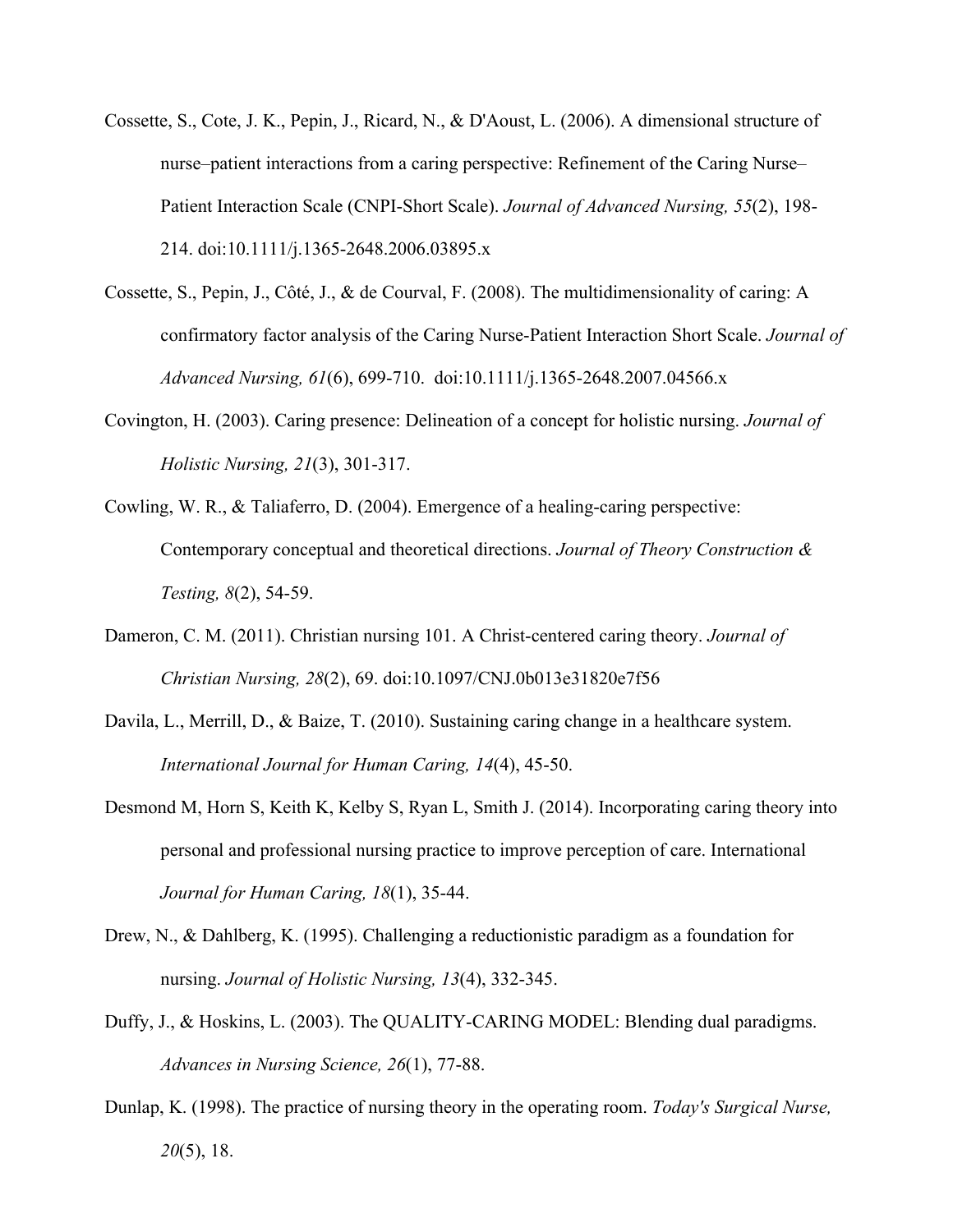- Dunn, D. J. (2012). What keeps nurses in nursing? *International Journal for Human Caring, 16*(3), 34-41.
- Dyess, S. M., Boykin, A., & Bulfin, M. J. (2013). Hearing the voice of nurses in caring theorybased practice. *Nursing Science Quarterly, 26*(2), 167-173. doi:10.1177/0894318413477138
- Dyess, S., Boykin, A., & Rigg, C. (2010). Integrating caring theory with nursing practice and education: Connecting with what matters. *Journal of Nursing Administration, 40*(11), 498- 503. doi:10.1097/NNA.0b013e3181f88b96

Eddins, B., & Riley-Eddins, E. (1997). Watson's theory of human caring: The twentieth century and beyond. *Journal of Multicultural Nursing & Health (JMCNH), 3*(3), 30-35.

- Edwards, S., Benner, P., & Wrubel, J. (2001). Benner and Wrubel on caring in nursing. *Journal of Advanced Nursing, 33(*2), 167-174. doi:10.1111/j.1365-2648.2001.01649.x10.1046/j.1365- 2648.2001.01649.x
- Eriksson, K. (2007). The theory of caritative caring: A vision. *Nursing Science Quarterly, 20*(3), 201-202.
- Falk-Rafael, A. (2005). Advancing nursing theory through theory-guided practice: The emergence of a critical caring perspective. *Advances in Nursing Science, 28*(1), 38-49.
- Fareed, A. (1996). The experience of reassurance: Patients' perspectives. *Journal of Advanced Nursing, 23*(2), 272-279. doi:10.1111/j.1365-2648.1996.tb02667.x
- Fealy, G. M. (1995). Professional caring: The moral dilemma. *Journal of Advanced Nursing, 22*(6), 1135- 1140. doi:10.1111/1365-2648.ep8550398
- Felgen, J. (2004). A caring and healing environment. *Nursing Administration Quarterly, 28*(4), 288-301.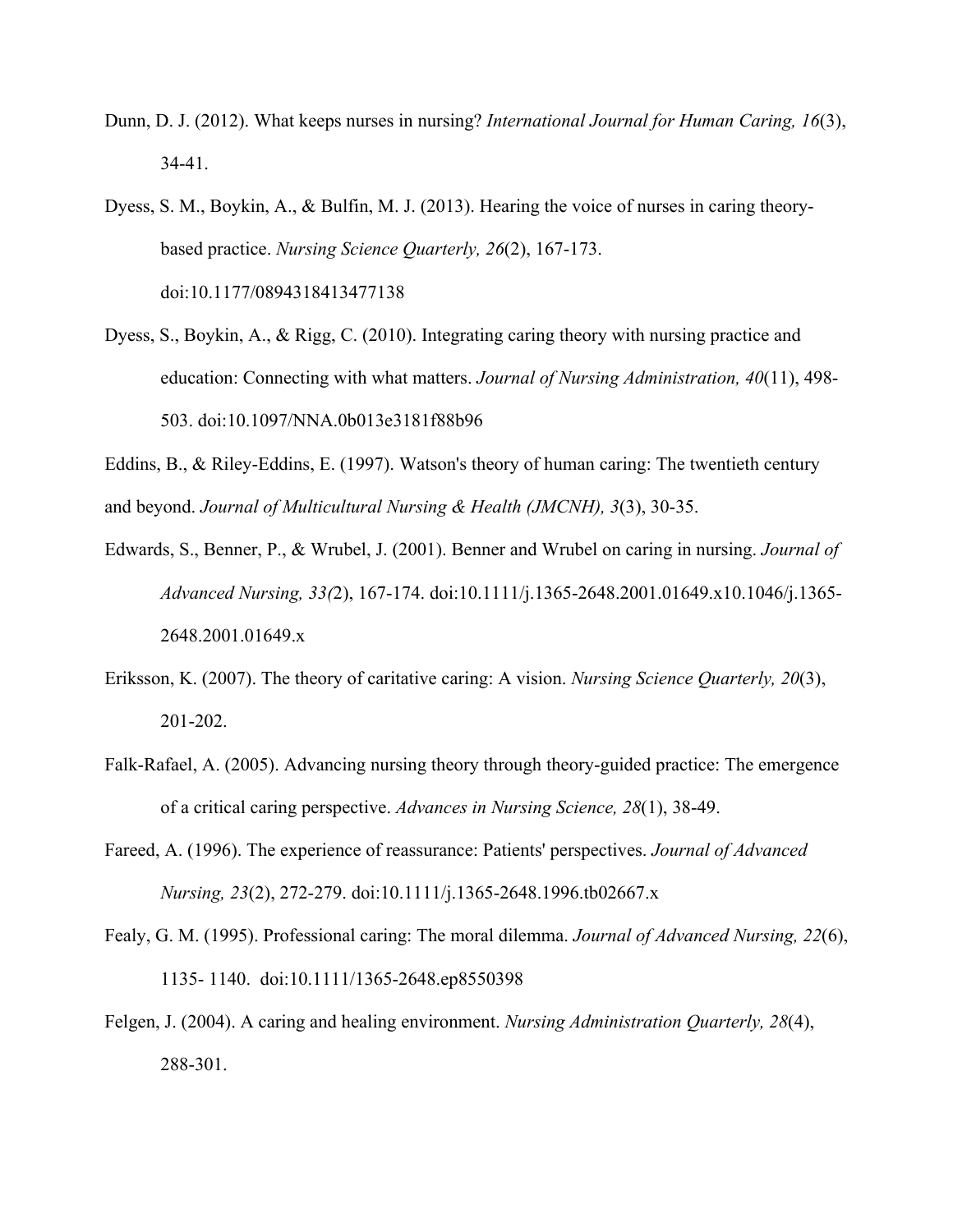- Finch, L. (2008). Development of a substantive theory of nurse caring. *International Journal for Human Caring, 12*(1), 25-32
- Foster, R. L. (2007). Jean Watson over the years. *Nursing Science Quarterly, 20*(1), 7. doi:10.1177/0894318406296469
- Foth, T. (2013). Understanding 'caring' through biopolitics: The case of nurses under the Nazi regime. *Nursing Philosophy, 14*(4), 284-294. doi:10.1111/nup.12013
- Fow, N. R. (2003). The call to caring. *The Humanistic Psychologist, 31*(1), 22-42. doi:10.1080/08873267.2003.9986918
- Gay, S. (1999). Research dimension. Meeting cardiac patients' expectations of caring. *Dimensions of Critical Care Nursing, 18(*4), 46-50.
- Glasser, J. (2014). Continuing competency in nursing practice: Enhanced standards for complex environments. *International Journal for Human Caring, 18*(2), 71-75.
- Griffin, A. P. (1980). Philosophy and nursing. *Journal of Advanced Nursing, 5*(3), 261-272. doi:10.1111/1365-2648.ep14394255
- Halldorsdottir, S. (2012). Nursing as compassionate competence: A theory on professional nursing care based on the patient's perspective. *International Journal for Human Caring, 16*(2), 7- 19.
- Helin, K., & Lindström, U. (2003). Sacrifice: An ethical dimension of caring that makes suffering meaningful. *Nursing Ethics, 10*(4), 414-427. doi:10.1191/0969733003ne622oa
- Hentz, P., & Lauterbach, S. (2005). Becoming self-reflective: Caring for self & others. *International Journal for Human Caring, 9*(1), 24-28.
- Hitchens, E. A., & Snow, L. S. (1994). The Ethic of caring: The moral response to suffering. *Christian Scholar's Review, 23*(3), 307-317.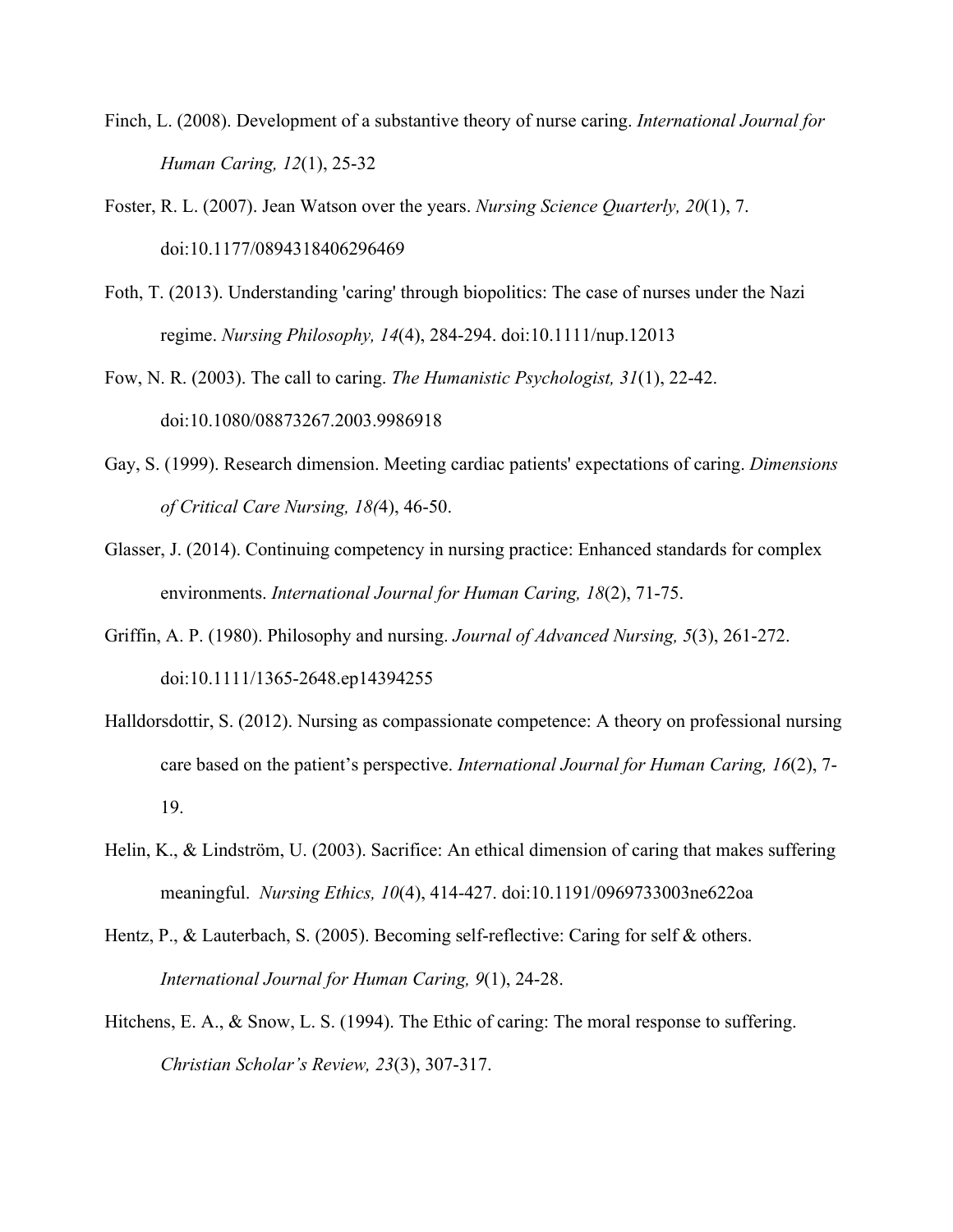- Hoover, J. (2002). The personal and professional impact of undertaking an educational module on human caring. *Journal of Advanced Nursing, 37*(1), 79-86. doi:10.1046/j.1365- 2648.2002.02051.x
- Iversen, A., & Sessanna, L. (2012). Utilizing Watson's theory of human caring and Hills and Watson's emancipatory pedagogy to educate hospital-based multidisciplinary healthcare providers about hospice. *International Journal for Human Caring, 16*(4), 42-49.
- Johns, C. (1996). Visualizing and realizing caring in practice through guided reflection. *Journal of Advanced Nursing, 24*(6), 1135-1143. doi:10.1111/j.1365-2648.1996.tb01018.x
- Jonsdottir, H., Litchfield, M., & Pharris, M. (2004). The relational core of nursing practice as partnership… including commentary by Watson J. *Journal of Advanced Nursing, 47*(3), 241-250. doi:10.1111/j.1365- 2648.2004.03088
- Kapborg, I., & Berterö, C. (2003). The phenomenon of caring from the novice student nurse's perspective: A qualitative content analysis. *International Nursing Review, 50*(3), 183-192.
- Kaplowitz, J. (1994). The mark of a Christian nurse. *Journal of Christian Nursing, 11*(2), 10-12.
- Kárkkáinen, O., & Eriksson, K. (2004). A Theoretical approach to documentation of care. *Nursing Science Quarterly, 17(*3), 268-272. doi:10.1177/0894318404266458
- Kilby, J. (1997). Case study: transpersonal caring theory in perinatal loss. *Journal of Perinatal Education, 6(*2), 45-50.
- Lachman, V. D. (2012). Applying the ethics of care to your nursing practice. *MEDSURG Nursing, 21*(2), 112-116.
- Lauterbach, S., & Hentz, P. (2005). Journaling to learn: A strategy in nursing education for developing the nurse as person and person as nurse. *International Journal for Human Caring, 9*(1), 29-35.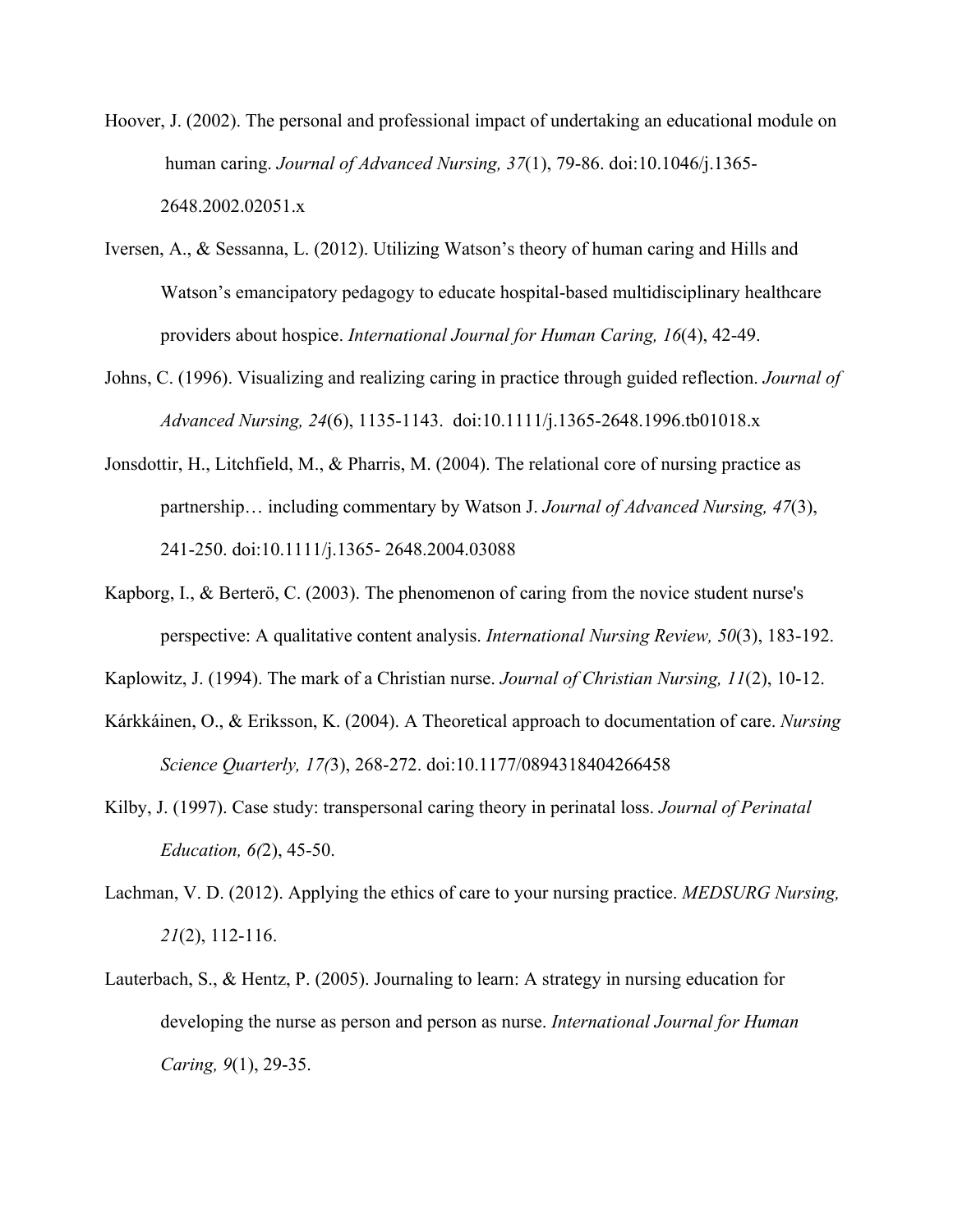Lick, R. (2008). Do you see me? : A patient's plea. *Journal of Christian Nursing 25*(1), 34-40.

- Lindwall, L., & von Post, I. (2009). Continuity created by nurses in the perioperative dialogue -- a literature review. *Scandinavian Journal of Caring Sciences, 23*(2), 395-401. doi:10.1111/j.1471- 6712.2008.00609.x
- Lindwall, L., von Post, I., & Eriksson, K. (2007). Caring perioperative culture: Its ethos and ethic. *Journal of Advanced Perioperative Care, 3*(1), 27-34.
- Logsdon, M., & Ford, D. (1998). Service-learning for graduate students. *Nurse Educator, 23*(2), 34-37.
- Lovering, S. (2012). Guest editorial. How universal are the caring models used by nurses? *Diversity & Equality in Health & Care, 9*(3), 167-170.
- Lundmark, M. (2007). Vocation in theology-based nursing theories. *Nursing Ethics, 14*(6), 767- 780. doi:10.1177/0969733007082117
- Lusk, J. M., & Fater, K. (2013). A Concept Analysis of Patient-Centered Care. *Nursing Forum, 48*(2), 89-98. doi:10.1111/nuf.12019
- Ma, F., Li, J., Zhu, D., Bai, Y., & Song, J. (2013). Confronting the caring crisis in clinical practice. *Medical Education, 47*(10), 1037-1047. doi:10.1111/medu.12250
- Macleod, R., & McPherson, K. M. (2007). Care and compassion: Part of person-centered rehabilitation, inappropriate response or a forgotten art? *Disability & Rehabilitation, 29*(20/21), 1589-1595. doi:10.1080/09638280701618729
- McCance, T., McKenna, H., & Boore, J. (1999). Caring: Theoretical perspectives of relevance to nursing. *Journal of Advanced Nursing, 30*(6), 1388-1395. doi:10.1046/j.1365- 2648.1999.01214.x
- McCance, T., Slater, P., & McCormack, B. (2009). Using the caring dimensions inventory as an indicator of person-centered nursing. *Journal of Clinical Nursing, 18*(3), 409-417. doi:10.1111/j.1365- 2702.2008.02466.x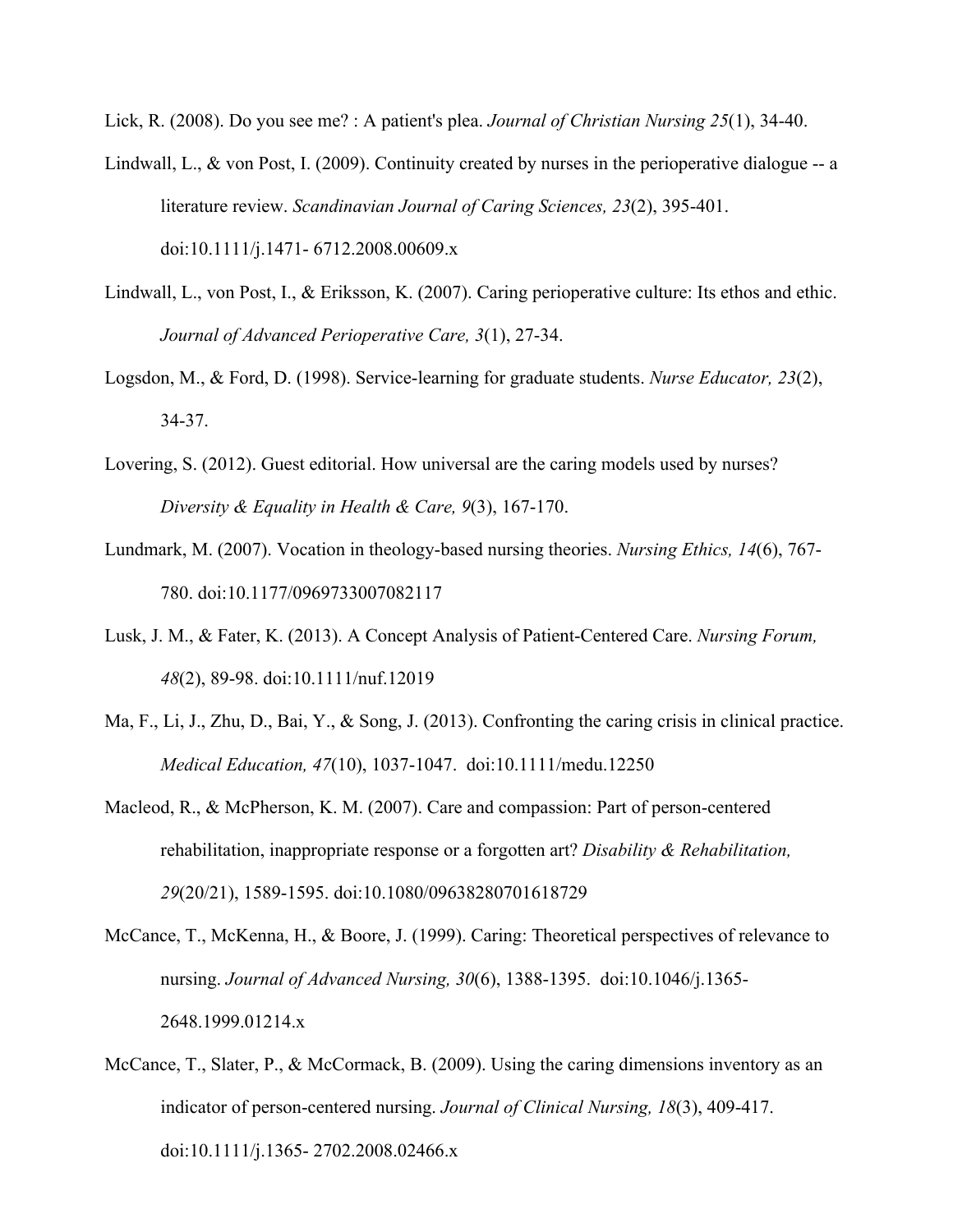- McCluskey, K. (2007). Learning to care: A new graduate's perspective on applying nursing theory in practice. *International Journal for Human Caring, 11*(1), 47-48.
- McCormack, B., & McCance, T. V. (2006). Development of a framework for person-centered nursing. *Journal of Advanced Nursing, 56*(5), 472-479. doi:10.1111/j.1365- 2648.2006.04042.x
- McDowell, J. B., Williams, R. I., & Kautz, D. D. (2013). Teaching the core values of caring leadership. *International Journal for Human Caring, 17*(4), 43-51.

Morrison, A. (1997). Caring in the nineties. *Christian Nurse International, 13*(1), 4-7.

- Morton, J., & Konrad, S. (2009). Introducing a caring/relational framework for building relationships with addicted mothers. *JOGNN: Journal of Obstetric, Gynecologic & Neonatal Nursing, 38*(2), 206-213. doi:10.1111/j.1552-6909.2009.01006.x
- Nåden, D., & Eriksson, K. (2004). Understanding the importance of values and moral attitudes in nursing care in preserving human dignity. *Nursing Science Quarterly, 17*(1), 86-91.
- Nelms, T., Jones, J., & Treiber, L. (2011). A study to reduce medication administration errors using Watson's Caring Theory. *International Journal for Human Caring, 15*(3), 24-33.
- Nelson-Marten, P., Hecomovich, K., & Pangle, M. (1998). Caring theory: A framework for advanced practice nursing. *Advanced Practice Nursing Quarterly, 4*(1), 70-77.
- Noel, D. (2010). Occupational health nursing practice through the human caring lens. *AAOHN Journal, 58*(1), 17-26. doi:10.3928/08910162-20091216-02

Nolte, A. (1992). The phenomenon of caring by the midwife. *Curationis, 15*(3), 19-26.

- Paldanius, A., & Määttä, K. (2011). What are students' views of (loving) caring in nursing education in Finland? *International Journal of Caring Sciences, 4*(2), 81-89.
- Patistea, E. (1999). Nurses' perceptions of caring as documented in theory and research. *Journal of Clinical Nursing, 8(*5), 487-495. doi:10.1046/j.1365-2702.1999.00269.x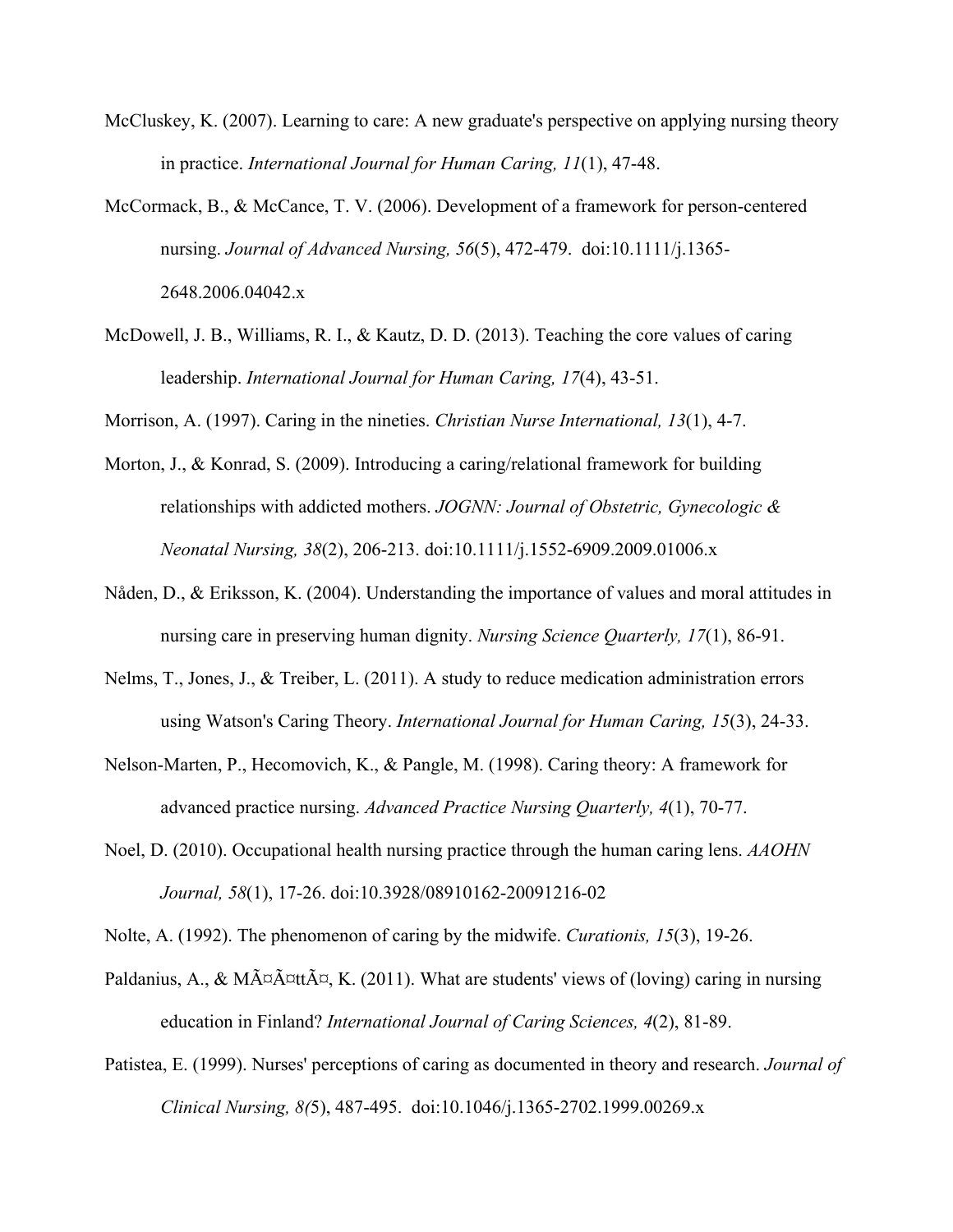- Perry, B. (1998). Beliefs of eight exemplary oncology nurses related to Watson's nursing theory. *Canadian Oncology Nursing Journal, 8*(2), 97-101.
- Picard, C., & Mariolis, T. (2002). Teaching-learning processes. Praxis as a mirroring process: Teaching psychiatric nursing grounded in Newman's health as expanding consciousness. *Nursing Science Quarterly, 15*(2), 118-122.
- Pilkington, F. B. (2005). The concept of intentionality in human science nursing theories. *Nursing Science Quarterly, 18*(2), 98-104. doi:10.1177/0894318405274807
- Pipe, T. (2008). Illuminating the inner leadership journey by engaging intention and mindfulness as guided by caring theory. *Nursing Administration Quarterly, 32*(2), 117-125.
- Pross, E., Hilton, N., Boykin, A., & Thomas IV, C. (2011). The "Dance of Caring Persons". *Nursing Management, 42*(10), 25-30. doi:10.1097/01.NUMA.0000405223.39798.e1
- Ranheim, A. (2009). Caring and its ethical aspects—An empirical philosophical dialogue on caring. *International Journal of Qualitative Studies on Health and Well-Being, 4*(2), 78-85. doi:10.1080/17482620902727300
- Ranheim, A., Kärner, A., & Berterö, C. (2012). Caring theory and practice-entering a simultaneous concept analysis. *Nursing Forum, 47*(2), 78-90. doi:10.1111/j.1744-6198.2012.00263.x
- Ray, M. (1997). Consciousness and the moral ideal: A transcultural analysis of Watson's theory of transpersonal caring. *Advanced Practice Nursing Quarterly, 3*(1), 25-31.
- Ray, M. A., & Turkel, M. C. (2012). A transtheoretical evolution of caring science within complex systems. *International Journal for Human Caring, 16*(2), 28-49.
- Ray, M. A., & Turkel, M. C. (2014). Caring as emancipatory nursing praxis. *Advances in Nursing Science, 37*(2), 132-146. doi:10.1097/ANS.0000000000000024
- Roberts, D., & Morton, T. (2009). A clinical retrospective on nurse-to-nurse caring. *International Journal for Human Caring, 13*(3), 14-21.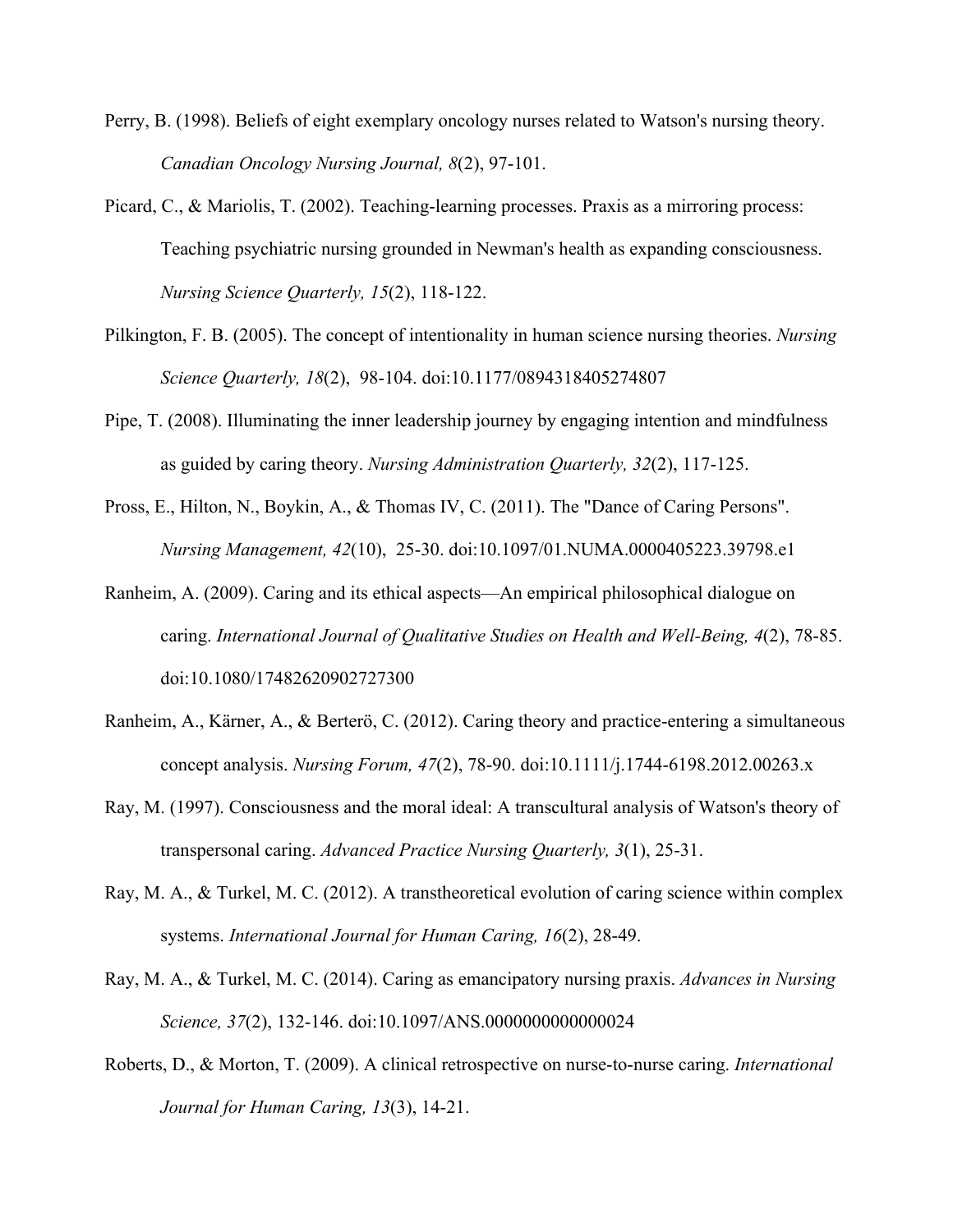- Rudolfsson, G., von Post, I., & Eriksson, K. (2007). The development of caring in the perioperative culture: Nurse leaders' perspective on the struggle to retain sight of the patient. *Nursing Administration Quarterly, 31*(4), 312-324.
- Ryan, L. (2005). The journey to integrate Watson's caring theory with clinical practice. *International Journal for Human Caring, 9*(3), 26-30.
- Ryden, M. (1998). A theory of caring and dementia. *American Journal of Alzheimer's Disease, 13*(4), 203- 207.
- Rykkje, L. R., Eriksson, K., & Raholm, M. (2013). Spirituality and caring in old age and the significance of religion - A hermeneutical study from Norway. *Scandinavian Journal of Caring Sciences, 27*(2), 275-284. doi:10.1111/j.1471-6712.2012.01028.x
- Saewyc, E. (2000). Nursing theories of caring: A paradigm for adolescent nursing practice. *Journal of Holistic Nursing, 18*(2), 114-128.
- Salladay, S. A. (2011). Christian ethics. Ethics and empathy (Part Two). *Journal of Christian Nursing, 28*(2), 74. doi:10.1097/CNJ.0b013e31820ca83
- Schaefer, K. (1991). Taking care of the caretakers: A partial explanation of clinical nurse specialist practice. *Journal of Advanced Nursing, 16*(3), 270-276. doi:10.1111/j.1365- 2648.1991.tb01649.x
- Schoenhofer, S. (2002). Theoretical concerns. Philosophical underpinnings of an emergent methodology for nursing as caring inquiry. *Nursing Science Quarterly, 15*(4), 275-280.
- Schoenly, L. (1994). Teaching in the affective domain. *Journal of Continuing Education in Nursing, 25*(5), 209-212.
- Schroeder, C., & Maeve, M. K. (1992). Nursing care partnerships at the Denver Nursing Project in Human Caring: An application and extension of caring theory in practice. *Advances in Nursing Science, 15*(2), 25- 38.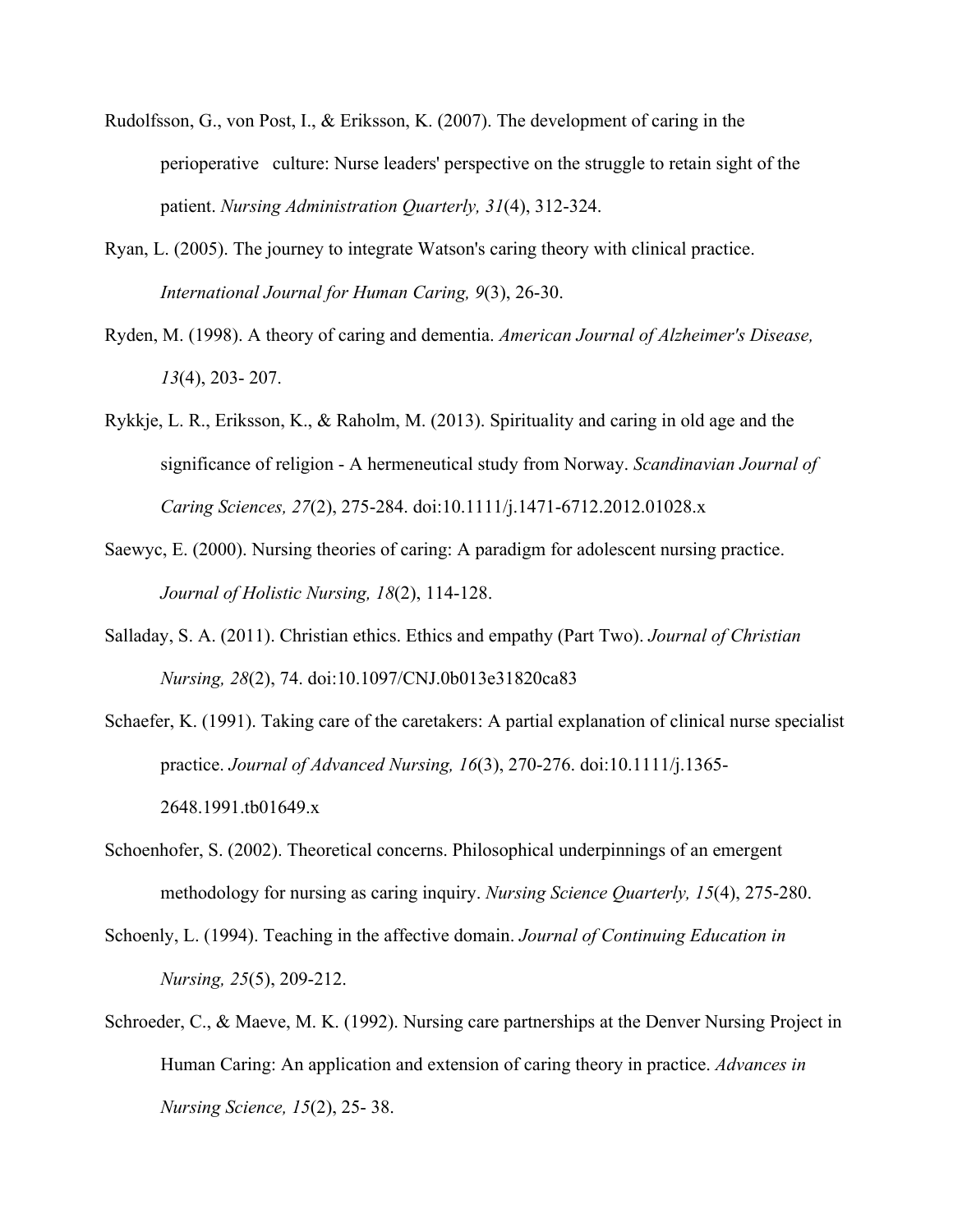- Shih, F., Lin, Y., Smith, M. C., Liou, Y., Chiang, H., Lee, S., & Gau, M. (2009). Perspectives on professional values among nurses in Taiwan. *Journal of Clinical Nursing, 18*(10), 1480- 1489. doi:10.1111/j.1365- 2702.2008.02728.x
- Sjöstedt, E., Dahlstrand, A., Severinsson, E., & Lützén, K. (2001). The first nurse-patient encounter in a psychiatric setting: Discovering a moral commitment in nursing. *Nursing Ethics, 8(*4), 313-327. doi:10.1177/09697330010080040410.1191/096973301680195229
- Smith, L., & Bar, B. (2002). Theoretical affective and cognitive components of quality nursing. *Journal of Theory Construction & Testing, 6*(2), 124-128.
- Stegmeir, D. (2002). Faith & nursing: Adjusting nursing theories to Christian beliefs. *Journal of Christian Nursing, 19*(3), 11-15.
- Sterling, Y. M. (2014). Nursing 'caring' during catastrophic events: Theoretical, research, and clinical insights. *International Journal for Human Caring, 18*(1), 60-65.
- St-Germain, D., & Blais, R. (2009). Patient safety: The contribution of "rehabilitation caring" to its definition. *International Journal for Human Caring, 13*(1), 60-65.
- Straughair, C. (2012). Exploring compassion: Implications for contemporary nursing. Part 1. *British Journal of Nursing, 21*(3), 160-164.
- Sumner, J. (2004). A case study: The clinical application of quadrangular dialogue-A caring in nursing teaching model. *International Journal of Nursing Education Scholarship, 1*(1), 1- 17.
- Swanson, K., & Wojnar, D. (2004). Optimal healing environments in nursing... Toward optimal healing environments in health care: Second American Samueli Symposium, January 22- 24, 2004. *Journal of Alternative & Complementary Medicine*, 10S-43-s-48.
- Thomas, J., Finch, L., Schoenhofer, S., & Green, A. (2004). The caring relationships created by nurse practitioners and the ones nursed: Implications for practice. *Topics in Advanced Practice Nursing, 4(*4).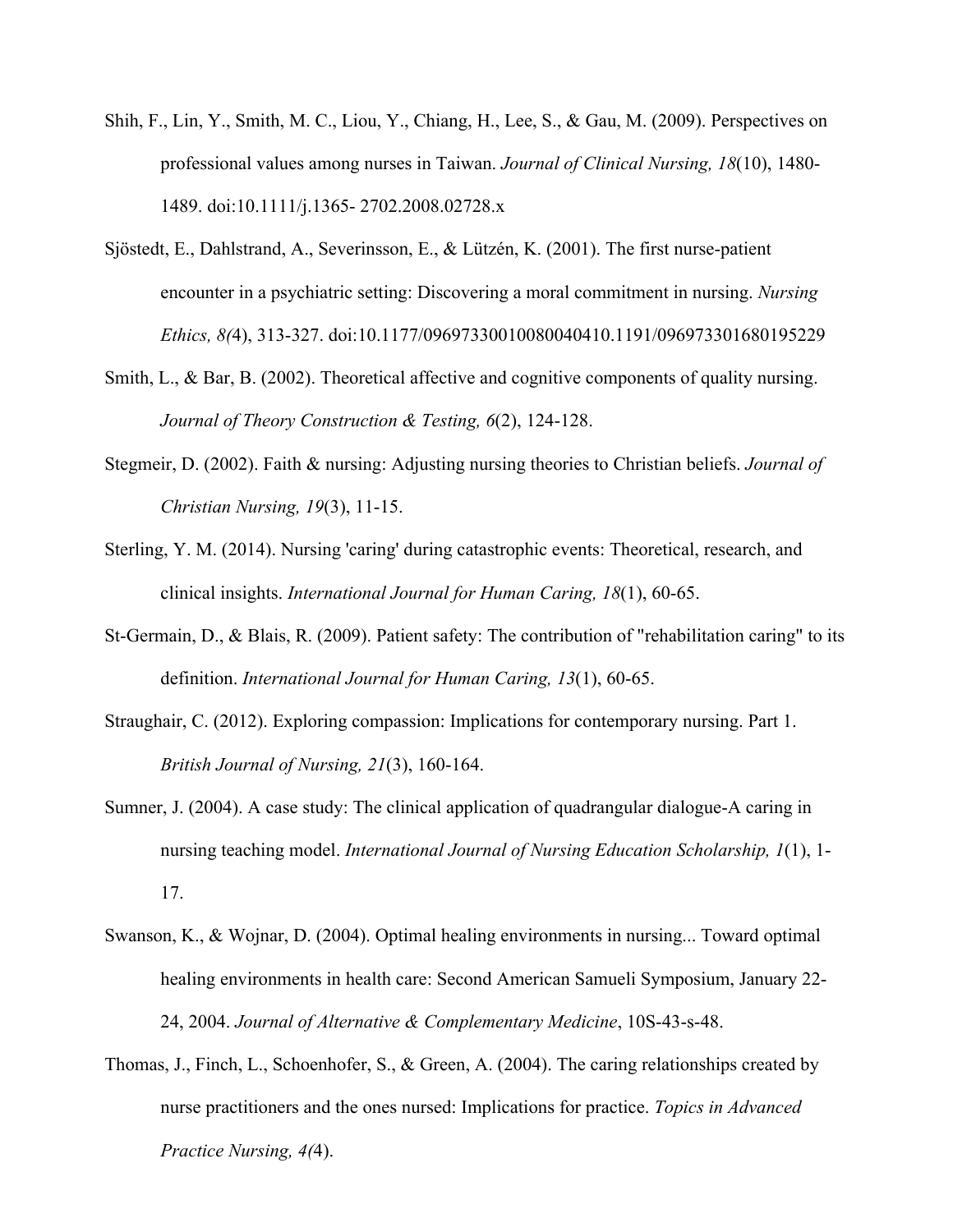- Tonges, M., & Ray, J. (2011). Translating caring theory into practice. *Journal of Nursing Administration, 41*(9), 374-381. doi:10.1097/NNA.0b013e31822a732c
- Tonges, M., McCann, M., & Strickler, J. (2014). Translating caring theory across the continuum from inpatient to ambulatory care. *Journal of Nursing Administration, 44*(6), 326-332. doi:10.1097/NNA.0000000000000077
- Touhy, T., Strews, W., & Brown, C. (2005). Expressions of caring as lived by nursing home staff, residents, and families. *International Journal for Human Caring, 9*(3), 31-37.
- Turkel, M. (2001). Struggling to find a balance: The paradox between caring and economics. *Nursing Administration Quarterly, 26*(1), 67-82.
- Turkel, M. C. (2014). Leading from the heart: Caring, love, peace, and values guiding leadership. *Nursing Science Quarterly, 27*(2), 172-177. doi:10.1177/0894318414522663
- Tyler-Ball, S. (2007). Entering the between: Courage to attend to suffering. *International Journal for Human Caring, 11*(2), 81-83.
- Valentine, K. (1989). Contributions to the theory of care. *Evaluation and Program Planning, 12*(1), 17-23. doi:10.1016/0149-7189(89)90017-7
- Van Dongen, C., & Jambunathan, J. (1992). Pilot study results: The psychiatric RN case manager. *Journal of Psychosocial Nursing & Mental Health Services, 30*(11), 11.
- Victor, B. W. (1993). Theoretical discussion of a model of caring for persons with HIV infection. *Scandinavian Journal of Caring Sciences, 7*(4), 243-250.

Waldow, V. (2009). The caring process. *International Journal for Human Caring, 13*(1), 32-38.

- Ward, S. (1998). Caring and healing in the 21st century. *MCN: The American Journal of Maternal Child Nursing, 23*(4), 210-215.
- Warelow, P., Edward, K., & Vinek, J. (2008). Care: What nurses say and what nurses do. *Holistic Nursing Practice, 22*(3), 146-153.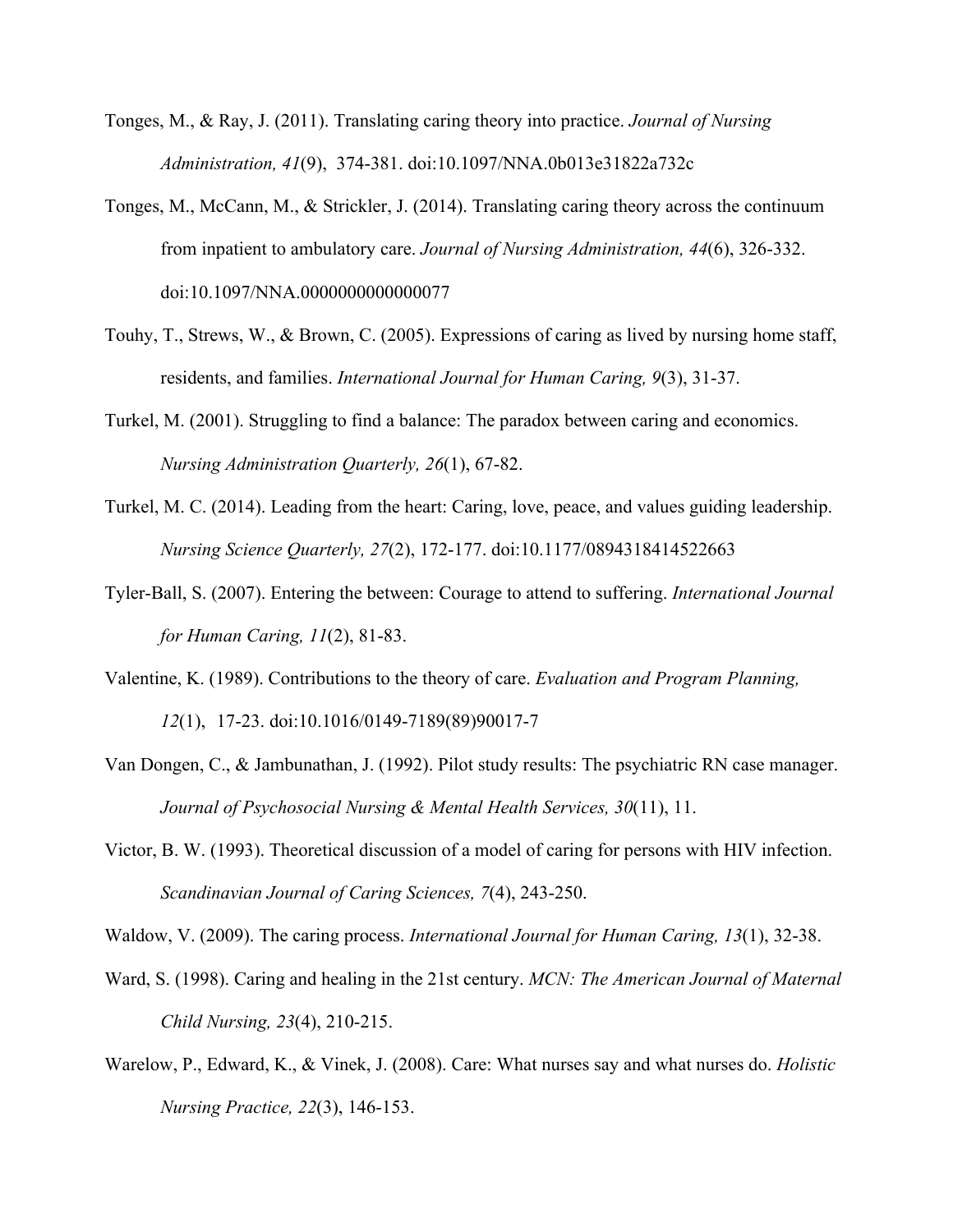- Watson, J. (1996). United States of America: Can nursing theory and practice survive? *International Journal of Nursing Practice, 2*(4), 241-243.
- Watson, J. (2002). Holistic nursing and caring: A value-based approach. *Journal of Japan Academy Of Nursing Science, 22*(1), 69-74.
- Watson, J. (2002). Intentionality and caring-healing consciousness: A practice of transpersonal nursing. *Holistic Nursing Practice, 16*(4), 12-19.
- Watson, J. (2003). Love and caring: Ethics of face and hand -- an invitation to return to the heart and soul of nursing and our deep humanity. *Nursing Administration Quarterly, 27*(3), 197- 202.
- Watson, J. (2006). Caring theory as an ethical guide to administrative and clinical practices. *JONA's Healthcare Law, Ethics, and Regulation, 8*(3), 87-93. doi:10.1097/00128488- 200607000-00008
- Watson, J. (2009). Caring science and human caring theory: Transforming personal and professional practices of nursing and health care. *Journal of Health & Human Services Administration, 31*(4), 466-482.
- Watson, J., & Smith, M. (2002). Caring science and the science of unitary human beings: A transtheoretical discourse for nursing knowledge development. *Journal of Advanced Nursing, 37*(5), 452-461. doi:10.1046/j.1365-2648.2002.02112.x
- Watson, M. (1988). New dimensions of human caring theory. *Nursing Science Quarterly, 1*(4), 175-181.
- Wells, J. (2013). The self, the other, and God: Commentary on paper by Sue Grand. *Psychoanalytic Dialogues, 23*(4), 475-480. doi:10.1080/10481885.2013.810505
- Wikberg, I. (2007). Imagining nursing practice 2050: The caritative caring theory. *Nursing Science Quarterly, 20*(4), 333-335.